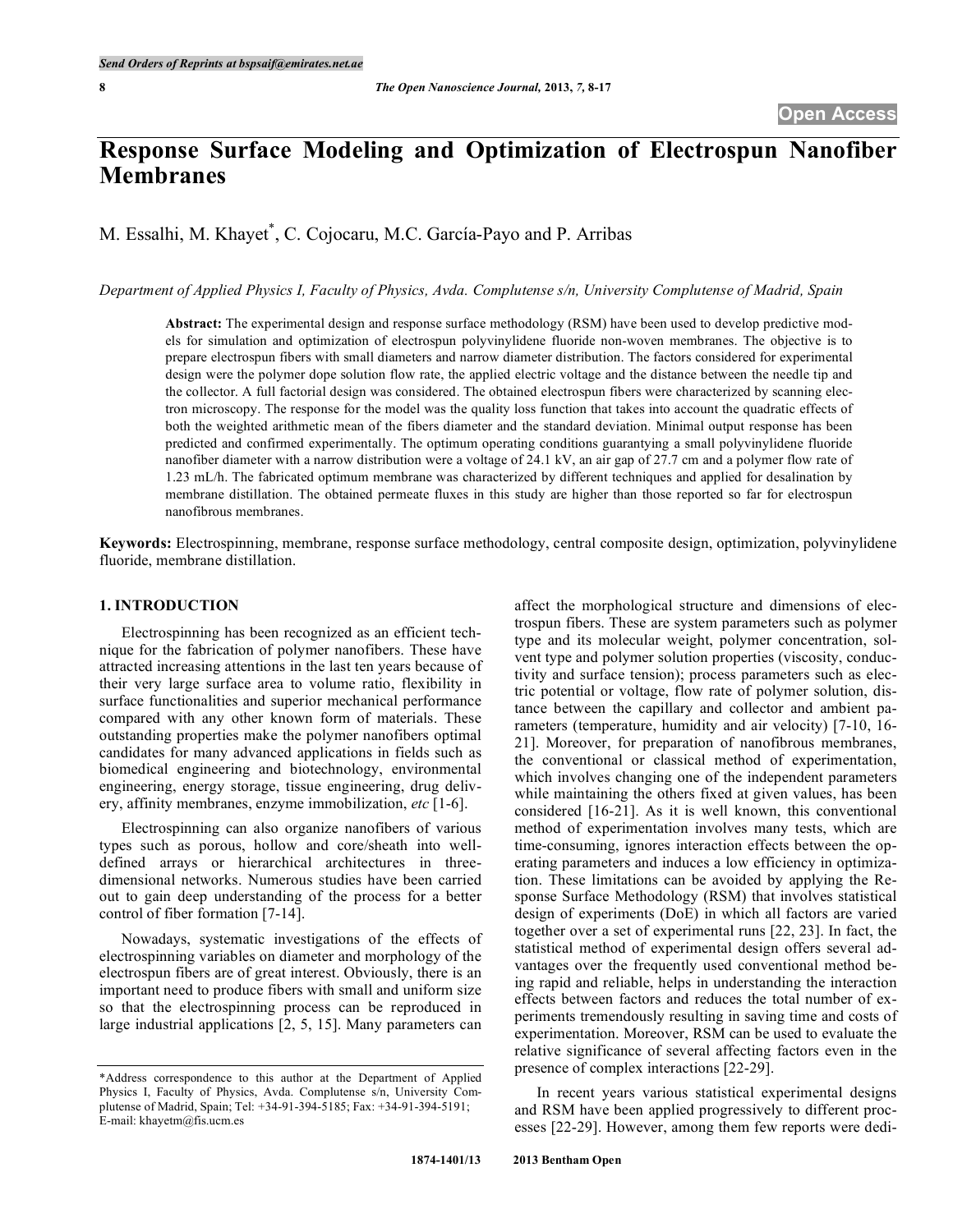

**Fig. (1).** Schematic diagram of electrospinning set-up. (**1**) Syringe with polymer solution, (**2**) high voltage supply, (**3**) spinneret, (**4**) distance between the needle tip and the collector, (**5**) collector.

cated to electrospinning [20, 30]. Yördem *et al*. [20] studied the effects of electrospinning parameters on polyacrylonitrile (PAN) nanofiber diameter using RSM. Their investigations were carried out using only two variables (applied voltage, solution concentration) but several collector distances. The effect of the applied voltage on fiber diameter was insignificant when the solution concentration and collector distance were high. Similarly, Gu *et al*. [30] applied RSM for PAN nano-fibers and also reported no significant effect of the voltage on the PAN nanofibers. Both studies have been conducted considering two variables while the third parameter was maintained fixed, and therefore possible interactions between the three parameters were not studied [20, 30].

Polyvinylidene fluoride (PVDF) is an attractive material used in many applications due to its outstanding properties such as high mechanical strength, thermal stability, chemical resistance and good electrochemical stability compared to other commercialized polymeric materials. Electrospinning technique has also been applied to the fabrication of PVDF nanofibers and fibrous thin films for various applications [11-14].

In the present study a full factorial experimental design for fabrication of electrospun PVDF fibers has been considered. The polymer solution parameters (polymer type, molecular weight, solvents) and the environmental conditions (temperature and humidity) are maintained the same to prepare all ENMs. The main objective of this paper is to investigate the individual and mutual effects of the electrospinning variables (applied voltage, polymer solution flow rate and distance between the needle tip and the collector) on the diameter of the electrospun PVDF fibers as well as on fiber distribution. Furthermore, the optimum electrospinning conditions to ensure minimum fiber diameter with a narrow size distribution has been determined. An interesting application for ENMs is the non-isothermal distillation, which can be carried out for advanced water treatments without applying any transmembrane hydrostatic pressure and therefore selfsustained webs can be used [31-35]. Therefore, the fabricated optimum membrane was characterized by different techniques and applied for desalination by direct contact membrane distillation (DCMD) using different salt (NaCl) aqueous concentrations. The DCMD performance is compared to other electrospun nanofibrous membranes [34, 35].

## **2. MATERIALS AND METHODOLOGY**

# **2.1. Materials**

The spinning solutions were prepared from the polymer PVDF ( $M_w = 275$  kg/mol and  $M_n = 107$  kg/mol) and the mixed solvents *N,N*-dimethyl acetamide (DMAC) and acetone purchased from Sigma–Aldrich Chemical Co. Isopropyl alcohol (IPA) was used to determine the void volume fraction and the size of the inter-fiber space, and the sodium chloride (NaCl) used in DCMD experiments was also purchased from Sigma-Aldrich Chemical Co.

#### **2.2. Preparation of Electro-Spun PVDF Fibers**

The polymer solution was prepared using 25 wt% PVDF in the mixture 20 wt% acetone in DMAC. The electrospinning set-up is shown in Fig. (**1**) and consists of a syringe (50 ml, Nikepal) to hold the polymer solution, a pump (KDS Scientific, model 200), two electrodes (a metallic needle of 0.60 mm internal diameter and a grounded copper collector covered with aluminum foil) and a DC voltage supply in the kV range (Iseg, TCIP300 304p). The formed fibers were then dried in an oven at 80ºC for 5 min (i.e. post-treatment).

PVDF electrospun fibers have been prepared following the experimental design conditions summarized in Table **1**. The electrospinning parameters are the dope solution flow rate  $F$  (mL/h), the voltage  $U$  (kV) and the distance  $A$  (cm) between the needle tip and the collector, named hereafter as collector distance.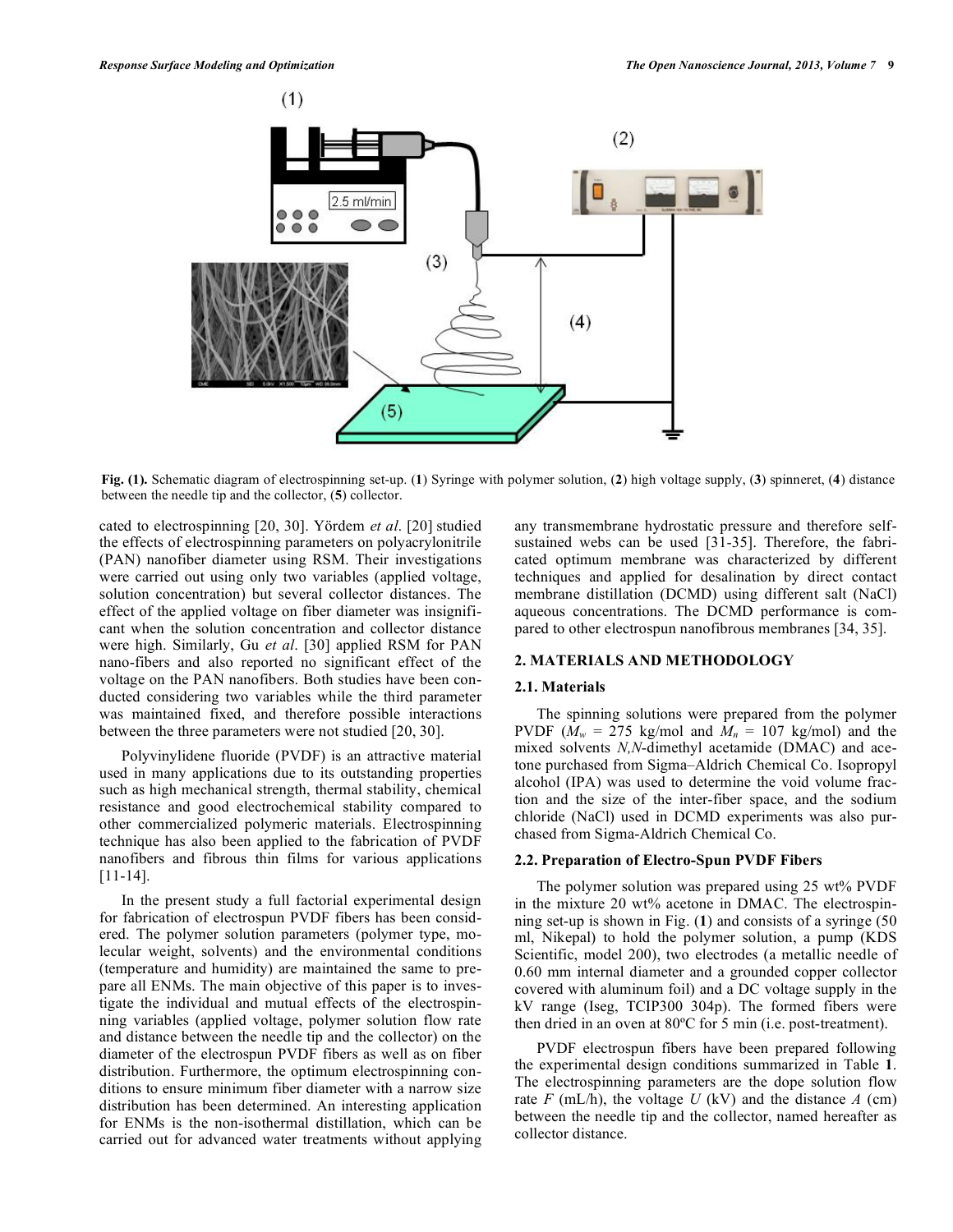| Run            | Voltage          |       |              | <b>Collector Distance</b> | <b>Polymer Flow Rate</b> |         |  |
|----------------|------------------|-------|--------------|---------------------------|--------------------------|---------|--|
|                | $x_I$            | U(kV) | $x_2$        | $A$ (cm)                  | $x_3$                    | F(mL/h) |  |
| B1             | $+1$             | 24.5  | $+1$         | 28.23                     | $+1$                     | 3.28    |  |
| B2             | $-1$             | 10.5  | $+1$         | 28.23                     | $+1$                     | 3.28    |  |
| B <sub>3</sub> | $+1$             | 24.5  | $-1$         | 11.77                     | $+1$                     | 3.28    |  |
| <b>B4</b>      | $-1$             | 10.5  | $-1$         | 11.77                     | $+1$                     | 3.28    |  |
| B <sub>5</sub> | $+1$             | 24.5  | $+1$         | 28.23                     | $-1$                     | 1.22    |  |
| <b>B6</b>      | $-1$             | 10.5  | $+1$         | 28.23                     | $-1$                     | 1.22    |  |
| B7             | $+1$             | 24.5  | $-1$         | 11.77                     | $-1$                     | 1.22    |  |
| <b>B8</b>      | $-1$             | 10.5  | $-1$         | 11.77                     | $-1$                     | 1.22    |  |
| <b>B</b> 9     | $\mathbf{0}$     | 17.5  | $\mathbf{0}$ | 20                        | $\mathbf{0}$             | 2.25    |  |
| <b>B10</b>     | $\boldsymbol{0}$ | 17.5  | $\mathbf{0}$ | 20                        | $\boldsymbol{0}$         | 2.25    |  |

**Table 1. Full Factorial Design for Electrospinning Experiments**

#### **2.3. Characterization**

The surface of the non-woven electrospun PVDF membranes was examined by a field emission scanning electron microscope (FESEM, JEOL Model JSM-6330F). Micrographs from the SEM analysis were analyzed by UTHSCSA ImageTool 3.0 to determine the fiber diameter. For each sample more than 5 SEM images have been considered and the diameters of a total number of 100 fibers have been measured. Statistical analysis have been applied in order to determine the fiber size distribution and to estimate the arithmetic weighted mean of the fiber diameters and their dispersion (i.e. weighted standard deviation).

The electrospun nanofibrous PVDF membrane, prepared using the obtained optimum electrospinning conditions over a period of 3h30min, was characterized by different techniques to determine the liquid entry pressure (*LEP*) of distilled water and saline aqueous solutions of different concentrations (12 g/L, 30 g/L and 60 g/L), the mean size of the inter-fiber space (*di*) by the wet/dry flow method, the advancing water contact angle  $(\theta_a)$  by a computerized optical system CAM100 (7.1 µL water drop), the void volume fraction ( $\varepsilon$ ) from density measurements and the thickness ( $\delta$ ) by the micrometer Millitron Phywe (Mahr Feinprüf, type TYP1202IC). Details of the characterization techniques used are explained elsewhere [32].

Direct contact membrane distillation (DCMD) was carried out using the fabricated optimum electrospun PVDF membrane under different salt (NaCl) concentrations (0 g/L, 12 g/L, 30 g/L and 60 g/L), a feed temperature of 80 $^{\circ}$ C and permeate temperature of 20ºC and a stirring rate of both the feed and permeate of 500 rpm. The experimental system used is detailed in [36].

#### **3. RESULTS AND DISCUSSIONS**

The SEM images, together with their corresponding histograms showing the sizes of the electrospun fibers, are presented in Fig. (**2**). Differences exist between the SEM images of the samples depending on the electrospinning conditions. The best electrospun fibers have been obtained for the experimental run 5 (B5 in Fig. **2**). The corresponding electrospinning values facilitate stretching of polymer solution along the distance between the needle and the collector and enhance the solvent evaporation leading to the formation of electrospun fibers with small diameters. The worst spinning conditions correspond to the experimental run 4 (B4 in Fig. **2**), which involves the setting of factors at the opposite levels to those in experimental run 5. Such conditions seem to hinder solvent evaporation leading to fusion of fibers. As a result, more fiber-to-fiber contacts are formed.

Based on the statistical analysis of the histograms shown in Fig. (2), the weighted arithmetic mean  $(\lambda_w)$  of the fiber diameters and the corresponding weighted standard deviation  $(s_w)$  have been determined as follows [37]:

$$
\lambda_{w} = \lambda_{0} + \frac{h}{N} \sum_{j=1}^{m} u_{j} \cdot FC_{j} \tag{1}
$$

$$
s_w = \sqrt{\left(\frac{1}{N} \cdot \sum_{j=1}^{m} \left(u_j^2 \cdot FC_j\right) - \left(\frac{1}{N} \cdot \sum_{j=1}^{m} \left(u_j \cdot FC_j\right)\right)^2\right) \cdot h^2}
$$
(2)

where *m* denotes the number of bins (disjoint categories), *h* is the bin width,  $h = (\lambda_{\text{max}} - \lambda_{\text{min}})/m$ , *FC* is the frequency count, *N* is the number of samples in the statistical set (in our case  $N=100$ ),  $\lambda_0$  is the dominant characteristic of the statistical set that corresponds to the highest peak, *u* is a variable defined as  $u = (\lambda_c - \lambda_0)/h$  and  $\lambda_c$  is the bin characteristic (or bin center).

Finally, the quality loss function (*Y*) that summarizes the quadratic effect of both weighted arithmetic mean and standard deviation as response for factorial modeling and optimization has been considered. This response is defined as follows [37, 38]:

$$
Y = \lambda_w^2 + s_w^2 \tag{3}
$$

In this case low *Y* value means good electrospinning process performance (i.e. low values of  $\lambda_w$  and  $s_w$ ). Table 2 summarizes the obtained values of  $\lambda_{w}$ ,  $s_{w}$  and *Y* determined according to the experimental design. In general, it was found that an increase of  $s_w$  is associated to  $\lambda_w$ . The electrospun fiber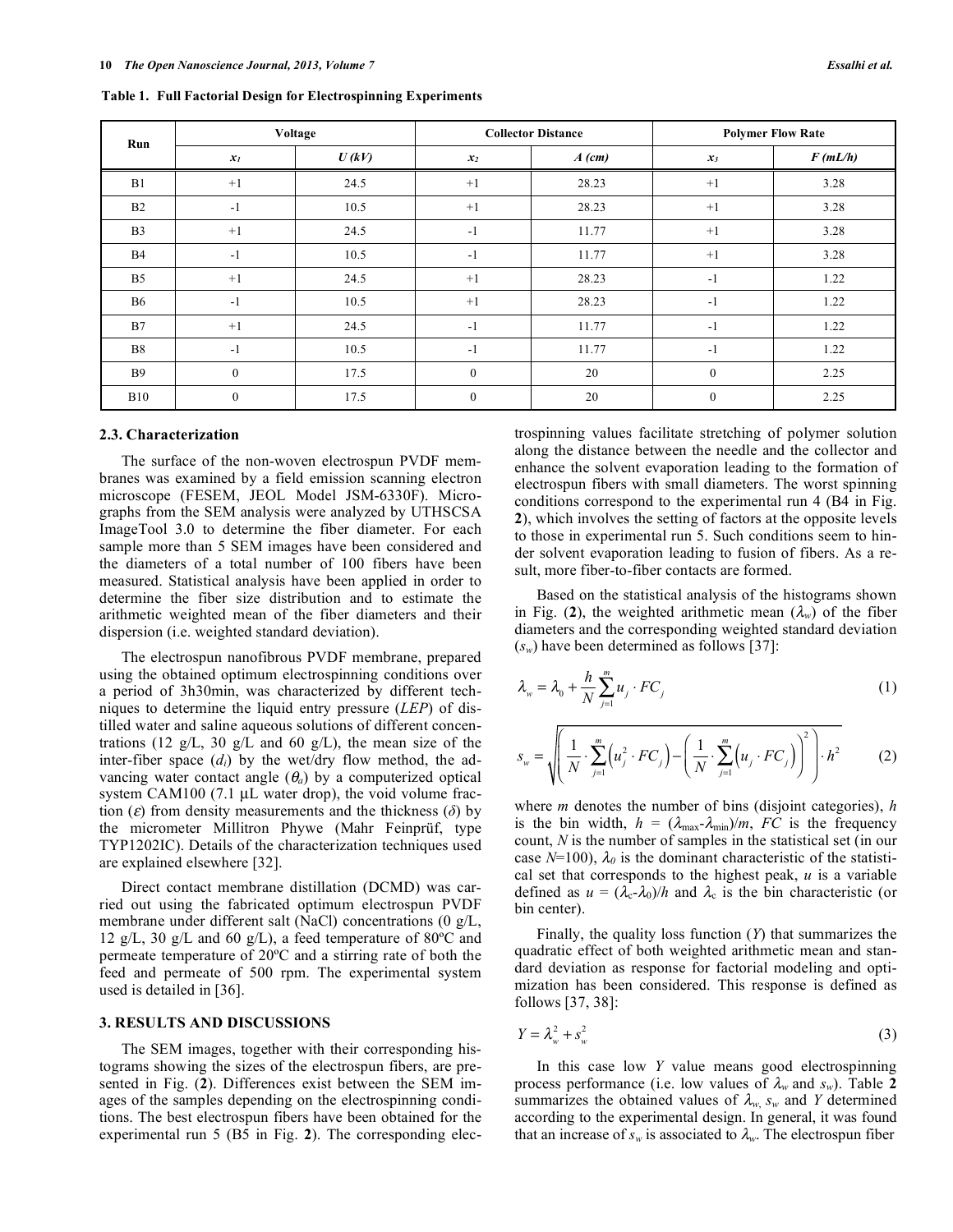

**Fig. (2).** SEM images of electrospun PVDF fibers (B1,B2,B3,…B10) prepared applying the electrospinning experimental runs summarized in Table **1**.

**Table 2. Responses Resulted from Statistical Analysis of Electrospun Fiber Diameter Distributions**

| Membrane       | $\lambda_w$<br>$(\mu m)$ | $S_w$<br>$(\mu m)$ | $Y = \lambda_w^2 + s_w^2$ ( $\mu$ m <sup>2</sup> ) |
|----------------|--------------------------|--------------------|----------------------------------------------------|
| B1             | 1.218                    | 0.410              | 1.652                                              |
| B <sub>2</sub> | 1.452                    | 0.633              | 2.509                                              |
| B <sub>3</sub> | 2.130                    | 0.928              | 5.398                                              |
| <b>B4</b>      | 2.235                    | 1.050              | 6.098                                              |
| B <sub>5</sub> | 0.470                    | 0.138              | 0.240                                              |
| <b>B6</b>      | 1.564                    | 0.599              | 2.805                                              |
| B7             | 0.874                    | 0.285              | 0.845                                              |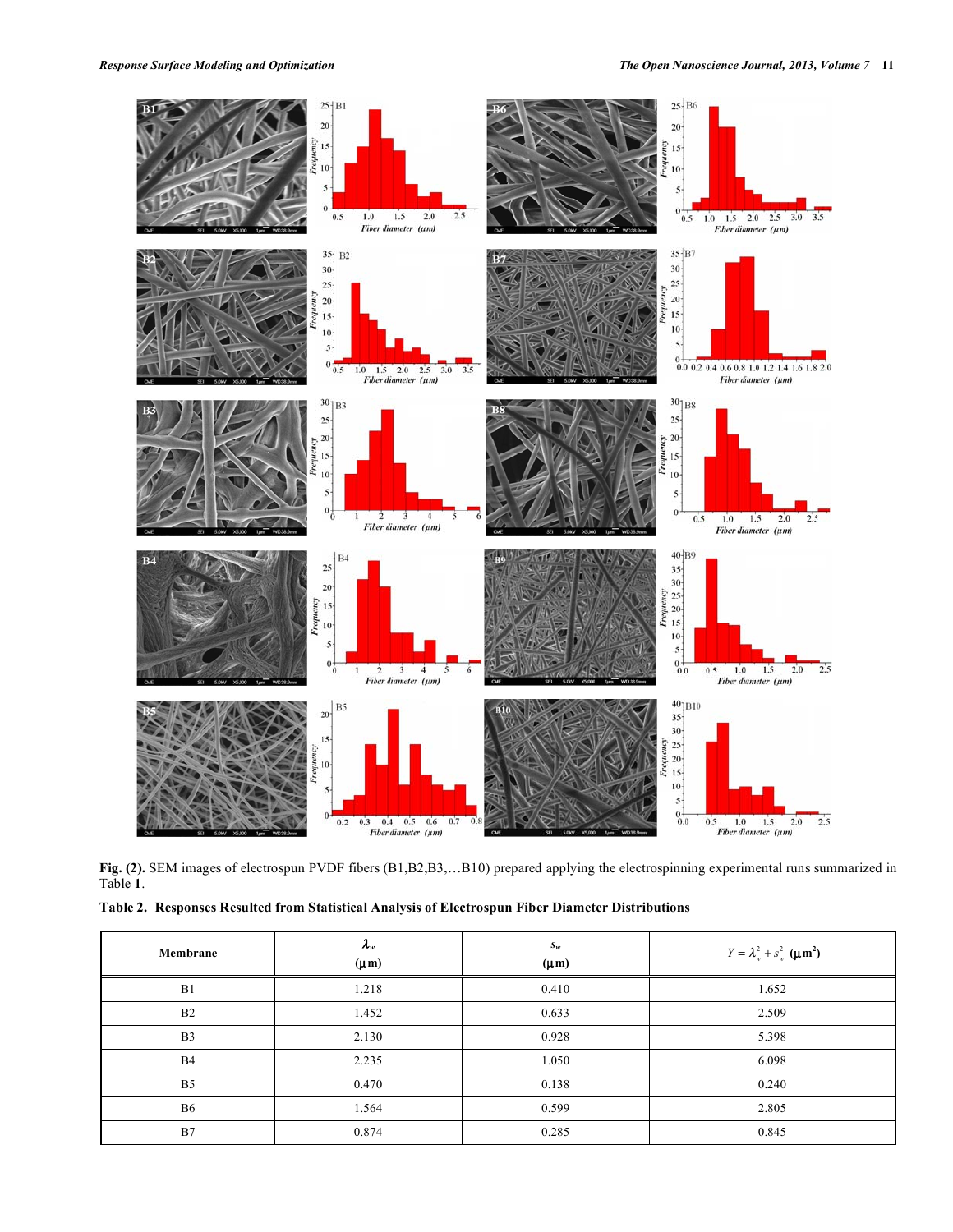| Membrane       | $\mathcal{L}_{w}$<br>$(\mu m)$ | $S_w$<br>$(\mu m)$ | $Y = \lambda_w^2 + s_w^2$ ( $\mu$ m <sup>2</sup> ) |
|----------------|--------------------------------|--------------------|----------------------------------------------------|
| B <sub>8</sub> | 1.150                          | 0.394              | 1.478                                              |
| B <sub>9</sub> | 0.738                          | 0.413              | 0.715                                              |
| <b>B10</b>     | 0.828                          | 0.399              | 0.844                                              |



**Fig. (3).** Comparison between experimental and predicted data by the developed factorial model.

sample B5 exhibits the lowest values of  $\lambda_w$ ,  $s_w$  and *Y*. In contrast, the electro-spun fiber sample B4 has the highest values of  $\lambda_w$ ,  $s_w$  and *Y*.

Based on the regression techniques and the results presented in Tables **1** and **2**, a factorial model with interactions has been developed. Eq. (4) shows the obtained factorial model in terms of coded variables:

$$
\hat{Y} = 2.628 - 0.594x_1 - 0.827x_2 + 1.286x_3
$$
  
-0.261x<sub>1</sub>x<sub>2</sub> + 0.205x<sub>1</sub>x<sub>3</sub> - 1.007x<sub>2</sub>x<sub>3</sub> + 0.222x<sub>1</sub>x<sub>2</sub>x<sub>3</sub>  
subjected to: -1 \le x<sub>i</sub> \le +1; \forall i = \overline{1, 3} (4)

where  $\hat{Y}$  is the predictor of the response (quality loss function, *Y*). The significance of each individual regression coefficient has been tested by means of Student's *t*-test [39].

The analysis of variance (ANOVA) has been used to check the statistical significance of the factorial model. *F*value has been determined based on the ratio of the mean square of group variance due to the error [40]. The larger is the difference of *F*-value from unity, the more certain it is that the designed variables (factors) adequately explain the variation in the mean of the data. In this case, the *F*-value is higher than 1 (2.159) and the coefficient of multiple determination  $R^2$  indicated that 81.2% of the data variation can be explained by the factorial model. Therefore, the developed interaction factorial model can be accepted for the prediction

of the response in the considered range of experimentation (valid region). It must be pointed out that the obtained regression coefficients in Eq. (4) can not be considered for electrospun modelling of other polymer solutions and other environmental conditions (i.e. temperature and humidity). The same DoE and RSM can be applied and other regression coefficients may be obtained.

Fig. (**3**) reports a comparison of the predicted and experimentally measured response. The predicted data are almost identical to the experimental ones for the orthogonal points (i.e runs 1-8). However, for the center point (i.e. runs 9 and 10) the discrepancy between the predicted and experimental data is higher compared to the other experimental runs. This means that the regression equation does not describe very accurately the response in the center point. This behaviour can be attributed to the orthogonal property of the factorial design. However, based on the ANOVA statistical test the overall prediction may be considered satisfactory.

For graphical representation and analysis of response surface, the factorial model in terms of coded variables has been converted to an empirical model in terms of actual variables. The obtained factorial model in terms of actual variables is as follows:

$$
\hat{Y} = -5.445 + 0.11U + 0.393A + 4.436F - 0.013U A
$$
  
-0.046U F - 0.184A F + 3.741×10<sup>-3</sup>U A F (5)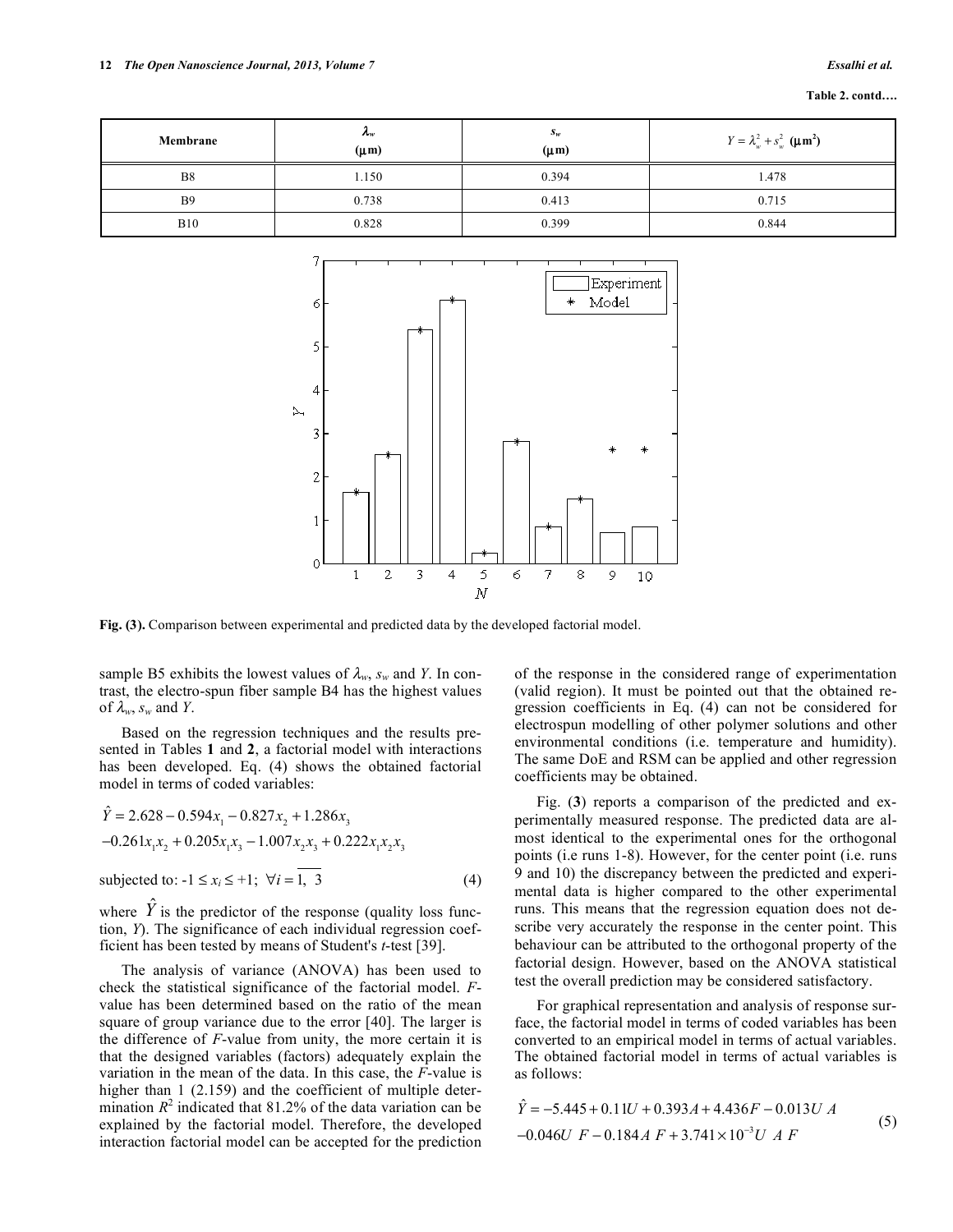

**Fig. (4).** Quality loss function (*Y*) *versus* the variables *F* (mL/h) and *A* (cm) maintaining *U* at 17.5 kV.



**Fig. (5).** Quality loss function (*Y*) *versus* the variables *U* (kV) and *A* (cm) maintaining *F* at 2.25 mL/h.



**Fig. (6).** Quality loss function (*Y*) *versus* the variables *U* (kV) and *F* (mL/h) maintaining *A* at 20 cm.

This model equation is valid for the following region of experimentation:

$$
10.5 \le U \le 24.5
$$
 (kV);  $11.77 \le A \le 28.23$  (cm);

$$
1.22 \le F \le 3.28
$$
 (mL/h);

Figs. (**4**-**6**) present the response surface plots and contour lines maps of *Y* as a function of the design variables.

It is known that polymer flow rate determines the quantity of the solution available for electrospinning. When the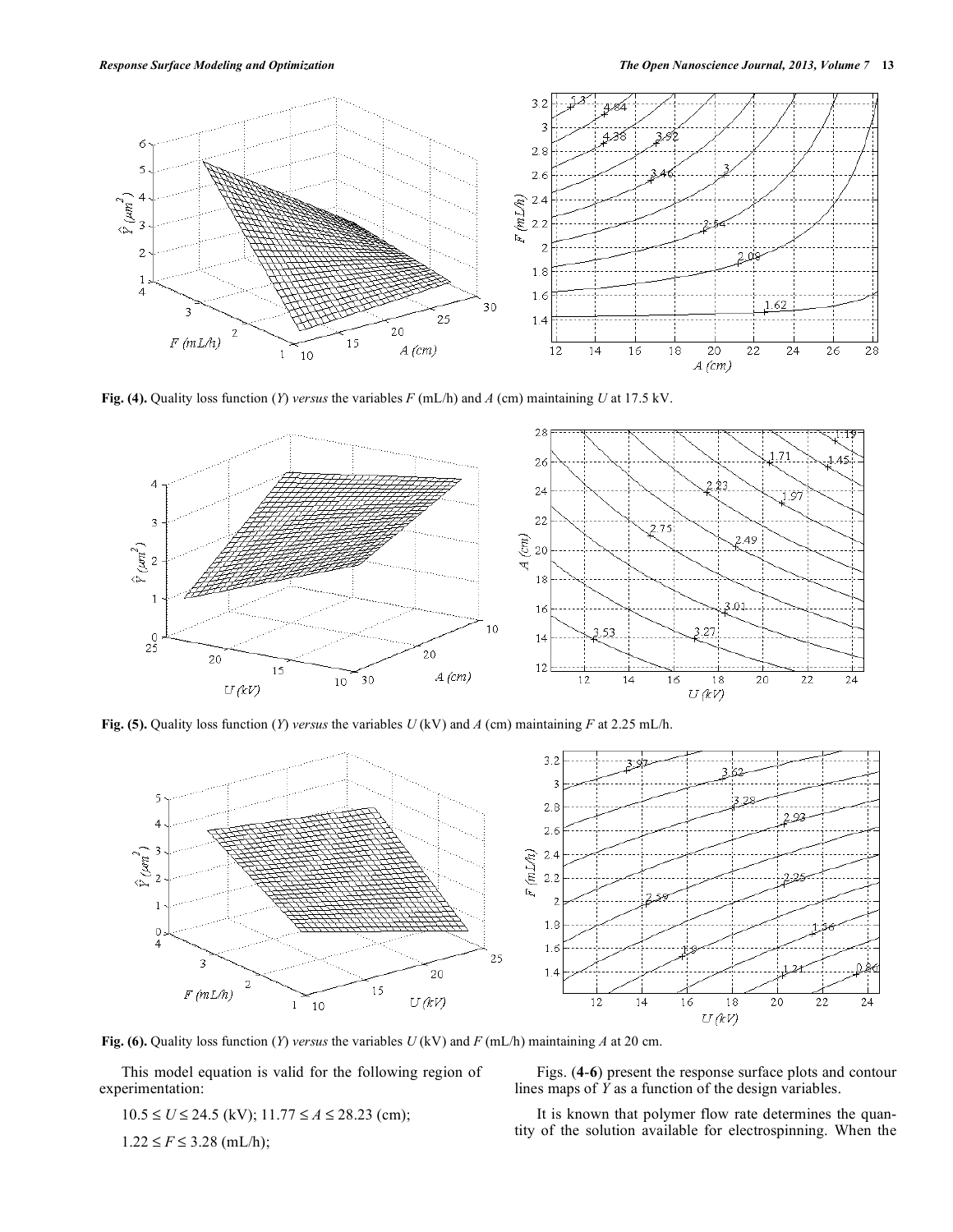|       | Voltage |       | <b>Collector Distance</b> |          | <b>Polymer Flow Rate</b> |                            |                               |
|-------|---------|-------|---------------------------|----------|--------------------------|----------------------------|-------------------------------|
| $x_I$ | U(kV)   | $x_2$ | $A$ (cm)                  | $x_3$    | $F$ (mL/h)               | I predicted<br>$(\mu m^2)$ | I experimental<br>$(\mu m^2)$ |
| 0.952 | 24.1    | 0.937 | 27.7                      | $-0.989$ | 1.23                     | 0.328                      | $0.314 \pm 0.099$             |

**Table 3. Electrospinning Optimal Point Determined by Monte Carlo Method**

polymer flow rate is increased, the diameter of the electrospun fiber is also increased [18, 21]. If the polymer flow rate is too high, greater volume of polymer solution will be drawn from the needle tip and the electrospinning jet will take more time to dry. As a result, the solvents in the deposited fibers over the collector may not have enough time to evaporate. Therefore, the residual solvent may cause the fibers to fuse together forming denser fibrous membrane. This will affect the volume charge density and the electrical current of the polymer solution, which increase or decrease depending on the polymer solution. Nasir *et al*. [18] observed that the PVDF fiber diameter decreased with increasing polymer flow rate up to 5  $\mu$ L/min and then remained constant for higher flow rates.

The flight time of the electrospinning j*et al*ong the gap distance may affect considerably the fiber's characteristics. Decreasing the gas distance has the same effect as increasing the electrical voltage inducing higher electric field strength. When the gap distance is too short, the instability of the jet increases and the spinning solution cannot be fully stretched, resulting in greater fiber diameter. When the gap distance is too large, the strength of the electric field becomes weak resulting in an increase of fiber diameter and sometimes electrospinning is hard to accomplish. Depending on the polymer solution parameters, varying the distance may or may not have a significant effect on the fiber morphology. Nasir *et al*. [18] reported that the gap distance had no significant effect on the PVDF fiber diameter and explained that the increase of the gap distance induced a decrease of the electrical field strength when a constant electrical voltage was applied, whereas the solvent evaporation time of the polymer jet increased. Megelski *et al*. [21] also observed no significant change of the electrospun polystyrene fiber size with the change of the gap distance. However, inhomogeneous distribution of elongated beads took place when the gap distance was reduced. Park *et al*. [41] observed a decrease of the diameter of electrospun polyvinylacetate (PVAc) fiber with increasing the gap distance down to a minimum value followed by a gradual increase of the fiber diameter. This is due to the decrease in the electrostatic field strength resulting in less stretching of the fibers and indicates that there is an optimal electrostatic field strength below which the stretching of the solution will decrease resulting in increased fiber diameter. Therefore, the study of interaction effect in electrospinning is of great interest.

Fig. (**4**) shows the influence of the polymer flow rate *F* (mL/h) and the collector distance *A* (cm) on *Y*. As can be observed a strong interaction effect exists between these two parameters *F* and *A*. The decrease of the flow rate reduces *Y*, and due to the mutual interaction between *F* and *A* the overall effect of *F* is more apparent at lower level of *A*. On the contrary, the decrease of the collector distance leads to an enhancement of the quality loss function. Owing to the interaction effect, the influence of *A* is tiny at lower *F* and very strong at higher values of *F*. A high collector distance and low flow rate minimize the quality loss function and improve the performance of the electrospinning process. This can be attributed to the fact that such setting of factors ensures a sufficient time for solvent evaporation.

It is worth quoting that the high voltage will produce the necessary charges on the polymer solution initiating electrospinning process when the electrostatic force in the solution overcomes the surface tension of the solution. When the applied voltage is higher, the greater amount of the induced charges will cause faster acceleration of the electrospinning jet and then a higher quantity of polymer solution will be drawn from the needle tip. These will result in a larger fiber diameter. Depending on the polymer flow rate of the dope and the polymer concentration, a high voltage may be required so that the Taylor cone is stable. The columbic repulsive force in the jet will then stretch the viscoelastic solution. In various cases, a higher electric voltage causes greater stretching of the polymer solution reducing in this way the diameter of electrospun fibers.

Fig. (**5**) illustrates the effects of *U* and the collector distance on *Y*. As can be seen, the increment of both variables diminishes the response and improves the electrospinning process performance. The effect of *U* is stronger at higher levels of *A*, and the effect of *A* is more evident at high values of *U*. Therefore, according to the predictions, the best result must be obtained for high values of both the applied voltage and the collector distance.

The effects of *U* and *F* on *Y* are plotted in Fig. (**6**). The graphical analysis reveals that increasing *U* and decreasing *F* reduce *Y*. The interaction effects between the applied voltage and the polymer flow rate is minor compared to the previous ones (Figs. **4** and **5**). However, the influence of *U* is stronger at lower levels of *F*. In contrast, the overall effect of *F* is stronger for higher levels of *U*. According to the response surface plot shown in Fig. (**6**) the smallest fiber diameters are obtained applying high values of the *U* and low values of *F*.

To determine the optimum electrospinning conditions, the factorial model (Eq. 4) has been used. Monte Carlo method was employed for stochastic simulations and optimization in order to minimize the objective function. Table **3** reports the obtained optimal solution in terms of both coded and actual variables. Experimental confirmation run was performed using the optimum electrospinning conditions in order to confirm or disapprove the optimal point from experimental standpoint. SEM image and histogram of the electrospun PVDF fiber prepared applying the determined optimum experimental conditions are shown in Fig. (**7**). It was found 4.3 % deviation between the predicted quality loss function and the experimental one confirming the optimal point.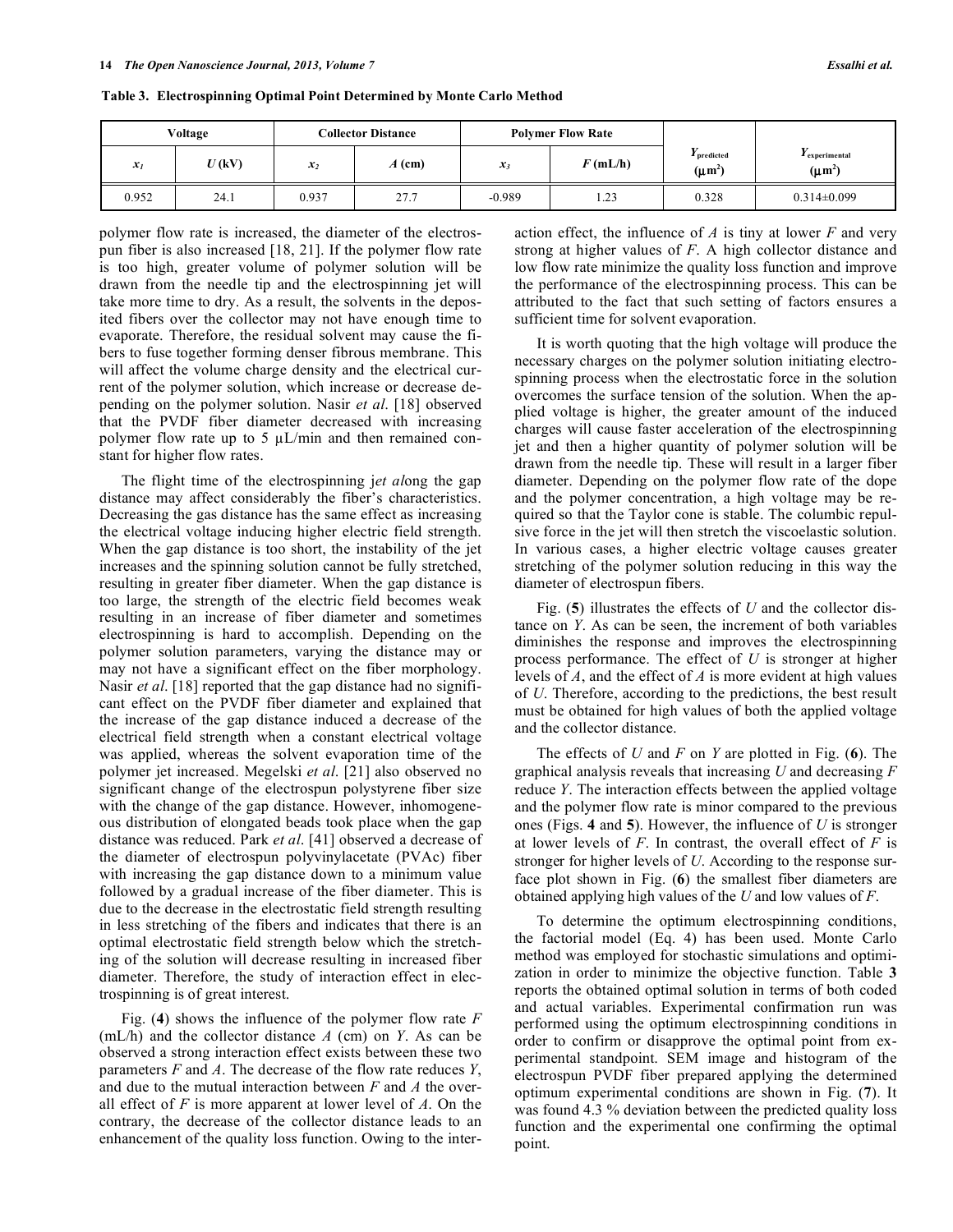



**Fig. (7).** SEM image and fiber diameter distribution of the electrospun PVDF fiber prepared applying the optimum experimental conditions.

By applying the obtained optimum electrospinning conditions, a PVDF electrospun membrane was prepared during 3h30min electrospinning time and characterized by different techniques as indicated previously. The results are summarized in Table **4**. The water contact angle of the prepared optimum PVDF nanofibrous membrane is greater than that of the PVDF nanofibrous membranes reported by Feng *et al*. [34] and Prince *et al.* [35] (128°). The obtained high water contact angle in this study is attributed to the distinct PVDF polymer used and to the small fiber diameter achieved of the PVDF electrospun membrane fabricated by optimum electrospinning conditions. Feng *et al*. [34] and Prince *et al*. [35] reported a higher *LEP* values for PVDF electrospun membranes than the *LEP* values obtained in this study, 121.4 kPa and 90 kPa, respectively. These results are due to the distinct PVDF polymer solution used, to the different electrospinning parameters applied and to the different maximum inter-fiber space. For instance, the optimum PVDF electrospun membrane prepared in this study exhibits a higher inter-fiber space  $(d_i)$  than those of the PVDF nanofibrous membranes prepared by Feng *et al*. [34] (0.32 µm) and Prince *et al*. [35] (0.58-0.64 µm). Moreover, the void volume fraction ( $\varepsilon$ ) of the optimum PVDF electrospun membrane is found to be slightly higher than that of the PVDF electrospun membranes prepared by Feng *et al*. [34] (76%) and Prince *et al*. [35] (81%).

As stated previously, the prepared PVDF membrane was applied for desalination by direct contact membrane distillation (DCMD) using different feed salt (NaCl) concentrations (distilled water, 12 g/L, 30 g/L and 60 g/L), 80 $^{\circ}$ C feed temperature and 20ºC permeate temperature. The obtained permeate fluxes were  $58.8 \pm 0.2$  kg/m<sup>2</sup>.h,  $57.3 \pm 0.4$  kg/m<sup>2</sup>.h, 53.5 $\pm$ 0.4 kg/m<sup>2</sup>.h and 51.3 $\pm$ 0.3 kg/m<sup>2</sup>.h, for distilled water, 12 g/L, 30 g/L and 60 g/L, respectively. The salt rejection factors were greater than 99.94%. The observed decrease of the permeate flux with the increase of the feed salt concentration is due to the reduction of the water vapour pressure at the feed/membrane interface, which decrease the driving force (i.e. transmembrane water vapour pressure), and to the concentration polarization effect [32]. Although the thickness of the optimum electrospun membrane prepared in this study is higher than that of the PVDF nanofibrous membranes prepared by Feng *et al*. [34] and Prince *et al*. [35], the obtained permeate fluxes are more than 4.4 times greater. The highest permeate flux obtained by Feng *et al*. [34] for a PVDF electrospun membrane was  $11.5 \text{ kg/m}^2$ .h whereas that reported by Prince *et al.* [35] was even lower 5.8 kg/m<sup>2</sup>.h. The obtained high permeation flux in the present study may be attributed to the higher size of the inter-fiber space and to the smaller fiber diameter affecting to some extent the mechanism of mass transport through the inter-fiber space of the electrospun nanofibrous membranes [32, 33].

# **4. CONCLUSIONS**

In this work a full factorial design  $2<sup>3</sup>$  was employed for fabrication of electro-spun PVDF fibers. Three independent variables were considered for the first time in experimental design related to electro-spinning. These variables are the applied voltage, the polymer solution flow rate and the distance between the needle tip and the collector. As response of interest the quality loss function was used. This takes into account both the weighted arithmetic mean of fibers diameter and its dispersion. The main and interaction effects of the electro-spinning variables on experimental response were

**Table 4. Characteristics of the PVDF Nanofibrous Membrane Prepared Applying the Optimum Electrospinning Conditions: Void**  Volume Fraction  $(\epsilon)$ , Advancing Water Contact Angle  $(\theta_a)$ , Mean Size of the Inter-Fiber Space  $(d_i)$ , Liquid Entry Pressure **(***LEP***) of Distilled Water and NaCl Aqueous Solutions (12 g/L, 30 g/L and 60 g/L)**

| $\mathcal{E}$ (%) | $\theta_a$ (°) | $\delta(\mu m)$ | $d_i(\mu m)$ | $LEP$ (kPa)            |                  |        |        |
|-------------------|----------------|-----------------|--------------|------------------------|------------------|--------|--------|
|                   |                |                 |              | <b>Distilled Water</b> | $12 \text{ g/L}$ | 30 g/L | 60 g/L |
| 81.6              | 150.1          | 567.2           | 0.82         | 33.5                   | 37.0             | 40.5   | 42.5   |
| ± 4.2             | ±1.1           | ± 25.4          | ±0.09        | $\pm 0.7$              | ±1.4             | ± 3.5  | ±4.9   |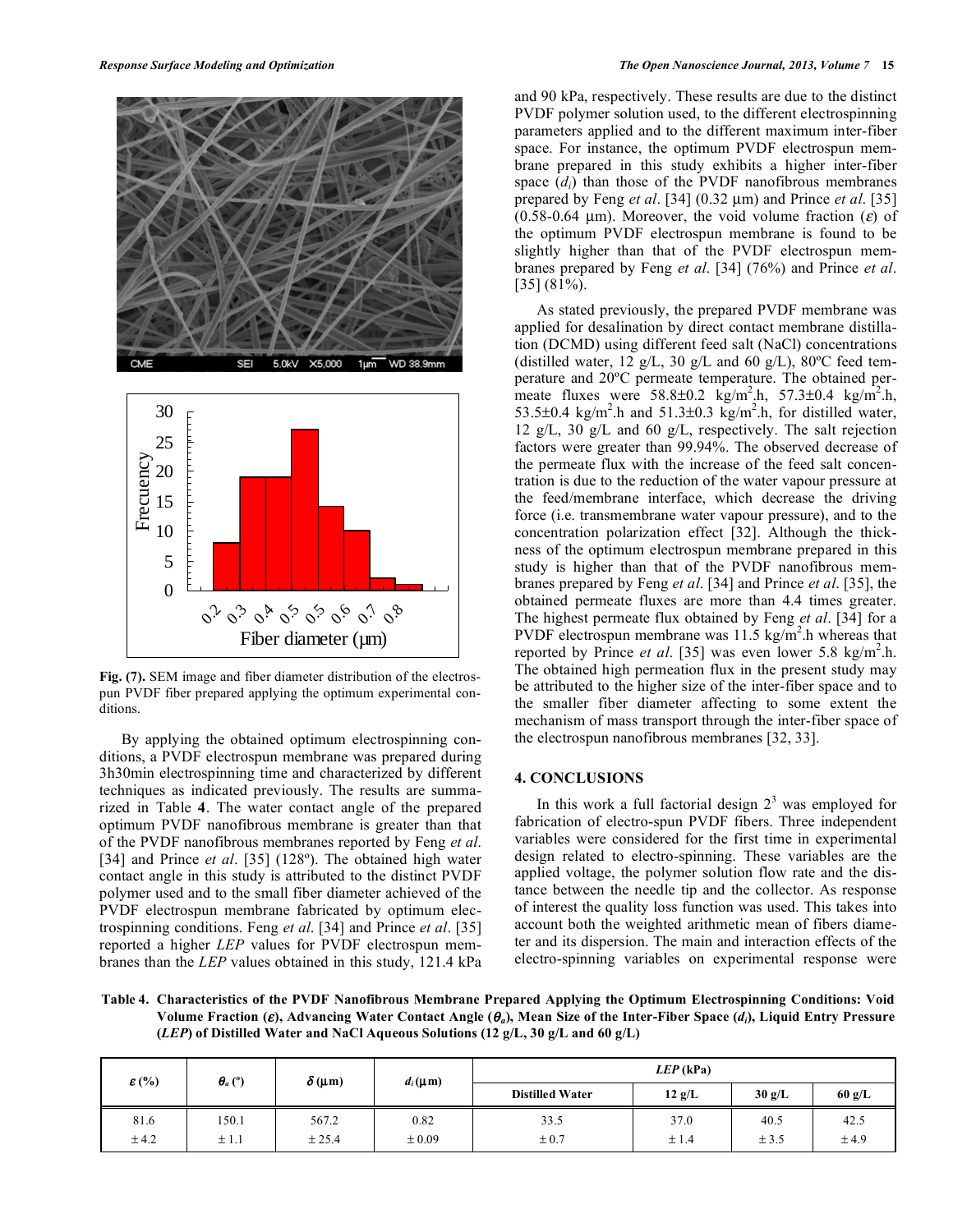revealed. Thus, a strong interaction effect was detected between polymer flow rate and the collector distance by means of three dimensional surface plot and contour-line map. A high collector distance and a low flow rate both minimize the quality loss function and improve the performance of the electro-spinning process because both ensure a sufficient time for solvent evaporation through the air gap of the polymer jet. Finally, the optimal point was determined using the factorial model and Monte Carlo optimization method. Under the obtained optimum operating conditions, 1.23 mL/h polymer flow rate, 24.1 kV voltage and 27.7 cm air gap a small PVDF nano-fiber diameter and narrow dispersion were obtained experimentally.

The fabricated membrane applying the determined optimum electrospinning parameters was characterized by different techniques and applied for desalination by direct contact membrane distillation (DCMD). The obtained permeate fluxes were  $58.8 \pm 0.2$  kg/m<sup>2</sup>.h,  $57.3 \pm 0.4$  kg/m<sup>2</sup>.h,  $53.5 \pm 0.4$ kg/m<sup>2</sup>.h and 51.3 $\pm$ 0.3 kg/m<sup>2</sup>.h, for distilled water, 12 g/L, 30  $g/L$  and 60  $g/L$  salt (NaCl) aqueous solutions, respectively; with salt rejection factors greater than 99.94%. These permeate fluxes are more than 4.4 times greater than those reported so far for electrospun nanofibrous membranes used in membrane distillation (MD).

The statistical experimental design and response surface methodology can be applied for other polymer solutions and other electrospinning environmental conditions (Temperature and humidity). Different regression coefficients (Eq. 4) and different optimum electrospinning conditions may be obtained.

# **CONFLICT OF INTEREST**

The authors confirm that this article content has no conflicts of interest.

#### **ACKNOWLEDGEMENTS**

The authors gratefully acknowledge the financial support of the I+D+I project MAT2010-19249 (Spanish Ministry of Science and Innovation). M. Essalhi is thankful to the Middle East Desalination Research Centre (MEDRC, Project 06- AS-02).

### **REFERENCES**

- [1] Li, D.; Xia, Y. Electrospinning of nanofibers: reinventing the wheel. *Adv. Mater.*, **2004**, *16*, 1151.
- [2] Ramakrishna, S.; Fujihara, K.; Teo, W.E.; Yong, T.; Ma, Z.; Ramaseshan, R. Electrospun nanofibers: solving global issues. *Mater. Today,* **2006**, *9*, 40.
- [3] Bhardwaj, N.; Kundu, S.C. Electrospinning: A fascinating fiber fabrication technique. *Biotechnol. Adv.,* **2010,** *28,* 325.
- [4] Huang, Z.M.; Zhang, Y.Z.; Kotaki, M.; Ramakrishna, S. A review on polymer nanofibers by electrospinning and their applications in nanocomposites. *Compos. Sci. Technol.,* **2003,** *63,* 2223.
- [5] Liang, D.; Hsiao, B.S.; Chu, B. Functional electrospun nanofibrous scaffolds for biomedical applications. *Adv. Drug Deliv. Rev.,* **2007,** *59,* 1392.
- [6] Jang, J.H.; Castano, O.; Kim, H.W. Electrospun materials as potential platforms for bone tissue engineering. *Adv. Drug Deliv. Rev.,* **2009,** *61,* 1065.
- [7] Baji, A.; Mai, Y.W.; Wong, S.C.; Abtahi, M.; Chen, P.Electrospinning of polymer nanofibers: Effects on oriented morphology, structures and tensile properties. *Compos. Sci. Technol.,* **2010,** *70*, 703.
- [8] Casper, C.; Stephens, J.; Tassi, N.; Chase, D.; Rabolt, J. Controlling surface morphology of electrospun polystyrene fibers: effect of humidity and molecular weight in the electrospinning process. *Macromolecules,* **2004***, 37,* 573.
- [9] Zhang, D.; Chang, J. Electrospinning of three-dimensional nanofibrous tubes with controllable architectures. *Nano Lett.,* **2008,** *8,* 3283.
- [10] Jiang, H.L.; Fang, D.F.; Hsiao, B.S.; Chu, B.; Chen, W.L. Optimization and characterization of dextran membranes prepared by electrospinning. *Biomacromolecules,* **2004,** *5,* 326.
- [11] Yee, W.A.; Kotaki, M.; Liu, Y.; Lu, X. Morphology, polymorphism behavior and molecular orientation of electrospun poly(vinylidene fluoride) fibers. *Polymer,* **2007,** *48,* 512.
- [12] Rietveld, I.B.; Kobayashi, K.; Yamada, H.; Matsushige, K. Morphology control of poly(vinylidene fluoride) thin film made with electrospray. *J. Colloid Interface Sci.,* **2006,** *298*, 639.
- [13] Choi, S.W.; Jo, S.M.; Lee, W.S.; Kim, Y.R. An electrospun poly (vinylidene fluoride) nanofibrous membrane and its battery applications. *Adv. Mater.* **2003***, 15,* 2027.
- [14] Zhao, Z.Z.; Li, J.Q.; Yuan, X.Y.; Li, X.; Zhang, Y.Y.; Sheng, J. Preparation and properties of electrospun poly (vinylidene fluoride) membranes. *J. Appl. Polym. Sci.,* **2005,** *97*, 466.
- [15] Haghi, A.K.; Akbari, M. Trends in electrospinning of natural nanofibers. *Phys. Status Solidi* **2007***, 204,* 1830.
- [16] Deitzel, J.M.; Kleinmeyer, J.; Harris, D.; Tan, N.C.B. The effect of processing variables on the morphology of electrospun nanofibers and textiles. *Polymer,* **2001,** *42,* 261.
- [17] Ki, C.S. ;Baek, D.H.; Gang, K.D.; Lee, K.H.; Um, I.C.; Park, Y.H. Characterization of gelatin nanofiber prepared from gelatin-formic acid solution. *Polymer,* **2005,** *46,* 5094.
- [18] Nasir, M.; Matsumoto, H.; Danno, T.; Minagawa, M.; Irisawa, T.; Shioya, M.; Tanioka, A. Control of diameter, morphology, and structure of PVDF nanofiber fabricated by electrospray deposition. *J. Polym. Sci. Part B: Polym. Phys.,* **2006***, 44,* 779.
- [19] Reneker, D.H.; Yarin, A.L. Electrospinning jets and polymer nanofibers. *Polymer* **2008***, 49,* 2387.
- [20] Yördem, O.S.; Papila, M.; Menceloğlu, Y.Z. Effects of electrospinning parameters on polyacrylonitrile nanofiber diameter: an investigation by response surface methodology. *Mater. Design,* **2008,** *29,* 34.
- [21] Megelski, S.; Stephens, J.S.; Chase, D.B.; Rabolt, J.F. Micro-and nanostructured surface morphology on electrospun polymer fibers. *Macromolecules,* **2002,** *35,* 8456.
- [22] Donglai, W.; Zhenshan, C.; Jun, C. Optimization and tolerance prediction of sheet metal forming process using response surface model. *Computational Mater. Sci.*, **2008**, *42*, 228.
- [23] Khayet, M. ;Cojocaru, C.; Zakrzewska-Trznadel, G. Response surface modelling and optimization in pervaporation. *J. Membr. Sci.,* **2008,** *321,* 272.
- [24] Idris, A.; Kormin, F.; Noordin, M.Y. Application of response surface methodology in describing the performance of thin film composite membrane. *Sep. Purif. Technol.,* **2006,** *49,* 271.
- [25] Khayet, M.; Cojocaru, C.; García-Payo, M.C. Application of response surface methodology and experimental design in direct contact membrane distillation. *Ind. Eng. Chem. Res.,* **2007***, 46,* 5673.
- [26] Ismail, A.F.; Lai, P.Y. Development of defect-free asymmetric polysulfone membranes for gas separation using response surface methodology. *Sep. Purif. Technol.,* **2004***, 40,* 191.
- [27] Khayet, M.; Cojocaru, C.; García-Payo, M.C. Experimental design and optimization of asymmetric flat-sheet membranes prepared for direct contact membrane distillation. *J. Membr. Sci.,* **2010**, *351,* 234.
- [28] Khayet, M.; Abu Seman, M.N.; Hilal, N. Response surface modeling and optimization of composite nanofiltration modified membranes. *J. Membr. Sci.,* **2010***, 349,* 113.
- [29] Cui, W.; Li, X.; Zhou, S.; Weng, J. Investigation on process parameters of electrospinning system through orthogonal experimental design. *J. Appl. Polym. Sci.,* **2007***, 103,* 3105.
- [30] Gu, S.Y.; Ren, J.; Vansco, G.J. Process optimization and empirical modeling for electrospun polyecrylonitrile (PAN) nanofiber precursor of carbon nano-fibers. *Eur. Polym. J.,* **2005***, 41,* 2559.
- [31] Khayet, M.; García-Payo, M.C. *Nanostructured flat membranes for direct contact membrane distillation*, PCT/ES2011/000091, WO/2011/117443, **2011**.
- [32] Khayet, M.; Matsuura T. *Membrane distillation: Principles and applications*, Elsevier: The Netherlands, **2011**.